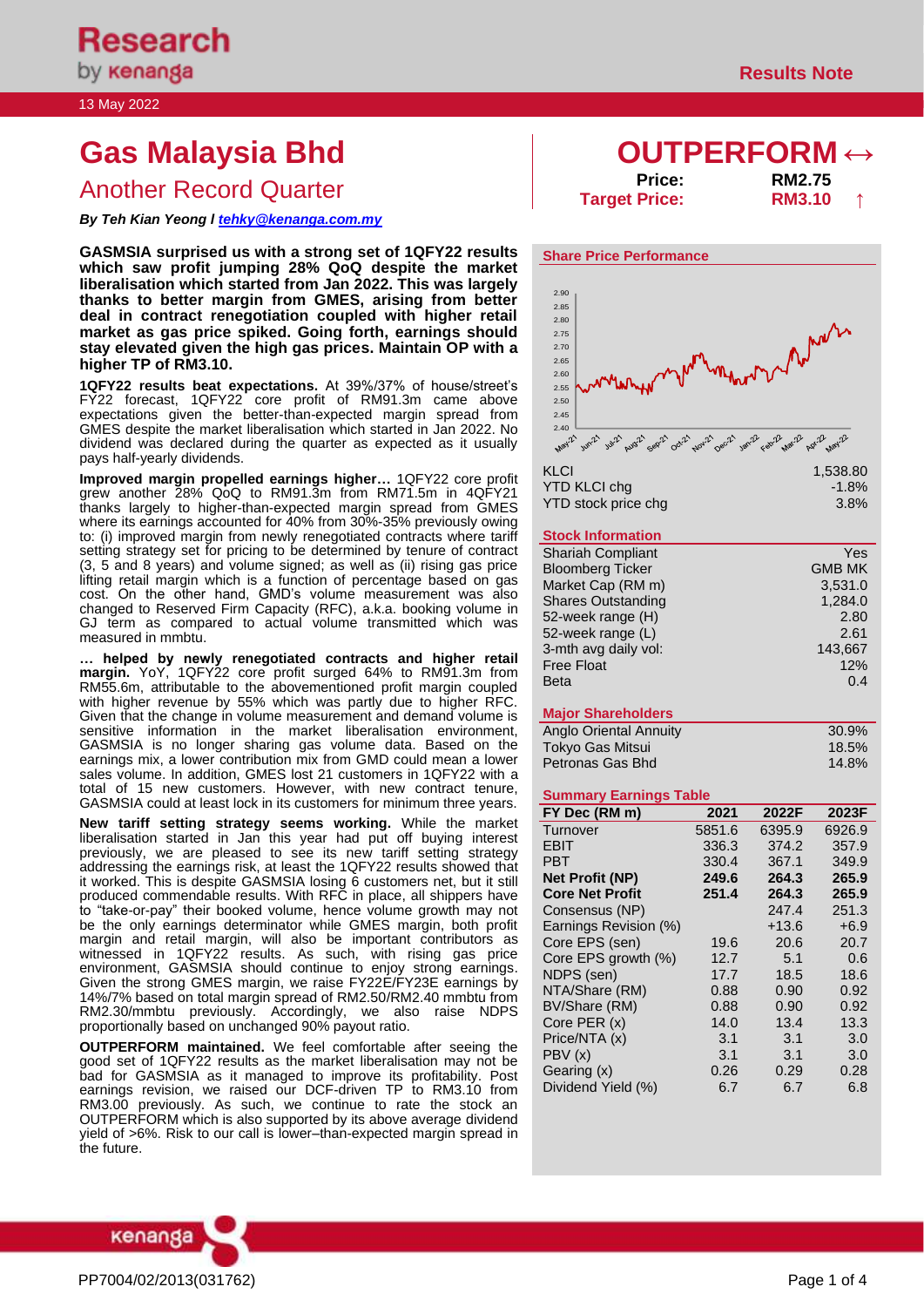### 13 May 2022

#### **Income Statement**

| $\cdots$                        |                          |                   |                    |                          |                 |                   |                   |                 |
|---------------------------------|--------------------------|-------------------|--------------------|--------------------------|-----------------|-------------------|-------------------|-----------------|
| FY Dec (RM m)                   | <b>1Q</b><br><b>FY22</b> | 4Q<br><b>FY21</b> | $O - O - O$<br>Chg | <b>1Q</b><br><b>FY21</b> | $Y$ -o-Y<br>Chg | 3M<br><b>FY22</b> | 3M<br><b>FY21</b> | $Y$ -o-Y<br>Chg |
| Turnover                        | 1784.2                   | 1940.5            | $-8%$              | 1152.7                   | 55%             | 1784.2            | 1152.7            | 55%             |
| <b>EBITDA</b>                   | 145.2                    | 118.5             | 23%                | 95.5                     | 52%             | 145.2             | 95.5              | 52%             |
| Depreciation                    | $-24.9$                  | $-24.7$           | $1\%$              | $-22.5$                  | 11%             | $-24.9$           | $-22.5$           | 11%             |
| <b>EBIT</b>                     | 120.4                    | 93.8              | 28%                | 73.1                     | 65%             | 120.4             | 73.1              | 65%             |
| Interest income                 | 1.6                      | 1.0               | 50%                | 1.7                      | $-6%$           | 1.6               | 1.7               | $-6%$           |
| Interest expense                | $-2.9$                   | $-2.4$            | 20%                | $-2.9$                   | $0\%$           | $-2.9$            | $-2.9$            | 0%              |
| Share of JV results             | 1.2                      | $-0.4$            | $-399%$            | 0.2                      | 428%            | 1.2               | 0.2               | 428%            |
|                                 | 0.0                      | 0.0               | 05                 | 0.0                      | $0\%$           | 0.0               | 0.0               | $0\%$           |
| <b>Exceptional items</b>        | 120.3                    | 92.0              | 31%                | 72.1                     | 67%             | 120.3             | 72.1              | 67%             |
| Pretax profit<br>Zakat expenses | $-0.9$                   | $-0.9$            | 0%                 | $-0.9$                   | $0\%$           | $-0.9$            | $-0.9$            | 0%              |
| <b>Taxation</b>                 |                          | $-21.8$           | 29%                |                          | 80%             | $-28.1$           |                   |                 |
|                                 | $-28.1$<br>91.3          | 69.3              | 32%                | $-15.6$                  | 64%             | 91.3              | $-15.6$           | 80%<br>64%      |
| Profit after tax                |                          | 0.0               | 0%                 | 55.6<br>0.0              |                 |                   | 55.6              | $0\%$           |
| Minority interest               | 0.0                      |                   |                    |                          | $0\%$           | 0.0               | 0.0               |                 |
| Net profit                      | 91.3                     | 69.3              | 32%                | 55.6                     | 64%             | 91.3              | 55.6              | 64%             |
| Core net profit                 | 91.3                     | 71.5              | 28%                | 55.6                     | 64%             | 91.3              | 55.6              | 64%             |
| EPS (sen)                       | 7.1                      | 5.6               | 28%                | 4.3                      | 64%             | 7.1               | 4.3               | 64%             |
| NDPS (sen)                      | 0.0                      | 12.9              | N/A                | 0.0                      | $0\%$           | 0.0               | 0.0               | $0\%$           |
| NTA/share (RM)                  | 0.82                     | 0.88              | $-7%$              | 0.78                     | 6%              | 0.82              | 0.78              | 6%              |
| <b>EBITDA</b> margin            | 8.1%                     | 6.1%              |                    | 8.3%                     |                 | 8.1%              | 8.3%              |                 |
| <b>EBIT</b> margin              | 6.7%                     | 4.8%              |                    | 6.3%                     |                 | 6.7%              | 6.3%              |                 |
| Pretax margin                   | 6.7%                     | 4.7%              |                    | 6.3%                     |                 | 6.7%              | 6.3%              |                 |
| Effective tax rate              | 24.1%                    | 24.7%             |                    | 22.9%                    |                 | 24.1%             | 22.9%             |                 |
| Total sales volume (m mmbtu)    | 51.09                    | 53.90             | $-5%$              | 54.28                    | $-6%$           | 51.09             | 54.28             | $-6%$           |
| Source: Company                 |                          |                   |                    |                          |                 |                   |                   |                 |

#### **Valuation - New**

|                         | RM <sub>m</sub> | <b>RM/Share</b> | $\%$    | <b>Valuation Basic</b> |
|-------------------------|-----------------|-----------------|---------|------------------------|
| PV of FCF for FY22-FY31 | 1,867.4         | 1.45            | 46.9%   | 6.7% WACC              |
| PV of FCF in perpetuity | 2,445.2         | 1.90            | 61.4%   | 6.7% WACC, $q = 2\%$   |
| Net Cash/(Debt)         | $-329.8$        | $-0.26$         | $-8.3%$ | estimated FY21E        |
| <b>Total DCF value</b>  | 3,982.8         | 3.10            | 100.0%  |                        |
| Issued share (m)        | 1,284.0         |                 |         |                        |
| DCF value per share     | <b>RM3.10</b>   |                 |         |                        |
|                         |                 |                 |         |                        |

*Source: Kenanga Research*

| <b>Valuation - Old</b>  |                 |                 |               |                        |
|-------------------------|-----------------|-----------------|---------------|------------------------|
|                         | RM <sub>m</sub> | <b>RM/Share</b> | $\frac{9}{6}$ | <b>Valuation Basic</b> |
| PV of FCF for FY22-FY31 | 1,793.3         | 1.40            | 46.5%         | 6.7% WACC              |
| PV of FCF in perpetuity | 2,390.0         | 1.86            | 62.0%         | 6.7% WACC, $q = 2\%$   |
| Net Cash/(Debt)         | $-326.9$        | $-0.25$         | $-8.5%$       | estimated FY21E        |
| <b>Total DCF value</b>  | 3,856.4         | 3.00            | 100.0%        |                        |
| Issued share (m)        | 1,284.0         |                 |               |                        |
| DCF value per share     | <b>RM3.00</b>   |                 |               |                        |

*Source: Kenanga Research*

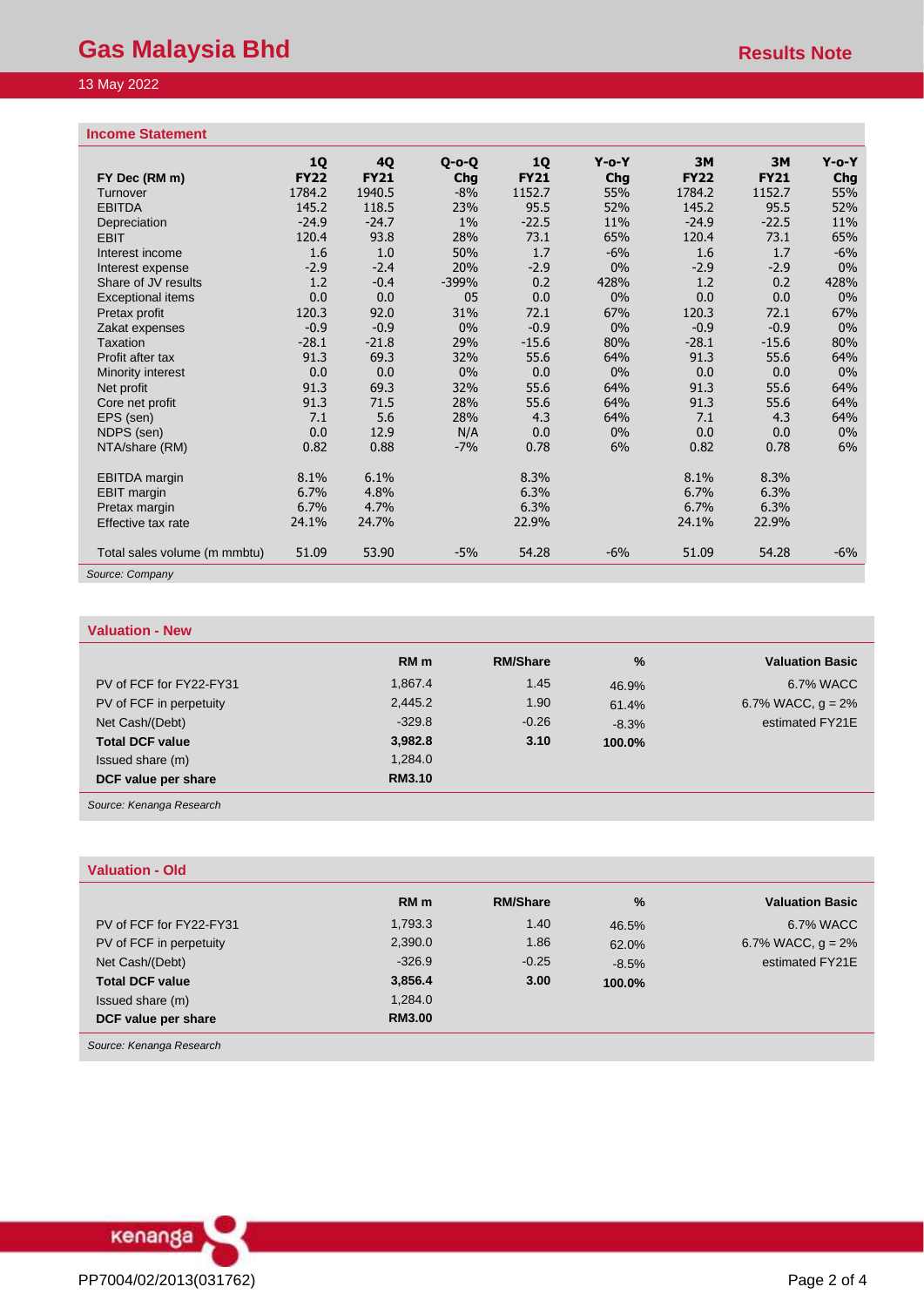## **Gas Malaysia Bhd Results Note** 2014 **Results Note** 2014 **Results Note** 2014 **Results Note**

#### 13 May 2022

| <b>Peer Comparison</b>             |                      |               |                  |                |                          |                  |               |                                       |       |                                   |                  |       |                 |                   |                               |                      |           |
|------------------------------------|----------------------|---------------|------------------|----------------|--------------------------|------------------|---------------|---------------------------------------|-------|-----------------------------------|------------------|-------|-----------------|-------------------|-------------------------------|----------------------|-----------|
| <b>Name</b>                        | Last<br><b>Price</b> | <b>Market</b> | <b>Shariah</b>   | <b>Current</b> | <b>Revenue</b><br>Growth |                  |               | <b>Core Earnings</b><br><b>Growth</b> |       | PER (x) - Core<br><b>Earnings</b> |                  |       | PBV(x)          | <b>ROE</b><br>(%) | <b>Net</b><br>Div.Yld.<br>(%) | <b>Target</b>        | Rating    |
|                                    | (RM)                 | Cap<br>(RM'm) | <b>Compliant</b> | <b>FYE</b>     | 1-Yr.<br>Fwd.            | $2-Yr$ .<br>Fwd. | 1-Yr.<br>Fwd. | $2-Yr$ .<br>Fwd.                      | Hist. | 1-Yr. .<br>Fwd.                   | $2-Yr$ .<br>Fwd. | Hist. | 1-Yr. .<br>Fwd. | 1-Yr.<br>Fwd.     | $1-Yr.$<br>Fwd.               | <b>Price</b><br>(RM) |           |
| <b>GAS MALAYSIA BHD</b>            | 2.75                 | 3,531.0       |                  | 12/2022        | 9.3%                     | 8.3%             | 5.1%          | 0.6%                                  | 14.0  | 13.4                              | 13.3             | 3.1   | 3.1             | 23.1%             | 6.7%                          | 3.10                 | <b>OP</b> |
| <b>MALAKOFF CORP BHD</b>           | 0.625                | 3,054.4       |                  | 12/2022        | $-10.3%$                 | $-5.5%$          | $-6.4%$       | 6.0%                                  | 9.7   | 10.4                              | 9.8              | 0.6   | 0.6             | 5.6%              | 7.7%                          | 1.01                 | OP        |
| PESTECH INTERNATIONAL BHD          | 0.490                | 484.7         |                  | 06/2022        | 12.4%                    | 5.0%             | 4.7%          | 14.9%                                 | 6.5   | 6.2                               | 5.4              | 0.8   | 0.7             | 12.2%             | 0.0%                          | 1.11                 | OP        |
| PETRONAS GAS BHD                   | 16.96                | 33,559.3      |                  | 12/2022        | 1.0%                     | $-0.8%$          | $-3.7%$       | 4.5%                                  | 16.6  | 17.2                              | 16.5             | 2.6   | 2.5             | 14.8%             | 4.9%                          | 17.44                | <b>MP</b> |
| TENAGA NASIONAL BHD                | 8.89                 | 50,905.0      |                  | 12/2022        | $-3.3%$                  | 1.8%             | 6.5%          | 5.4%                                  | 10.5  | 9.9                               | 9.4              | 0.9   | 0.8             | 8.7%              | 4.8%                          | 10.52                | OP        |
| <b>YTL POWER INTERNATIONAL BHD</b> | 0.745                | 6,036.1       | N.               | 06/2022        | 32.4%                    | 1.5%             | $-49.9%$      | 78.2%                                 | 13.1  | 26.2                              | 14.7             | 0.5   | 0.5             | 1.8%              | 6.7%                          | 0.87                 | OP        |
| <b>Simple Average</b>              |                      |               |                  |                | 6.9%                     | 1.7%             | $-7.3%$       | 18.3%                                 | 11.7  | 13.9                              | 11.5             | 1.4   | 1.4             | 11.0%             | 5.1%                          |                      |           |

*Source: Bloomberg, Kenanga Research*

*This section is intentionally left blank*